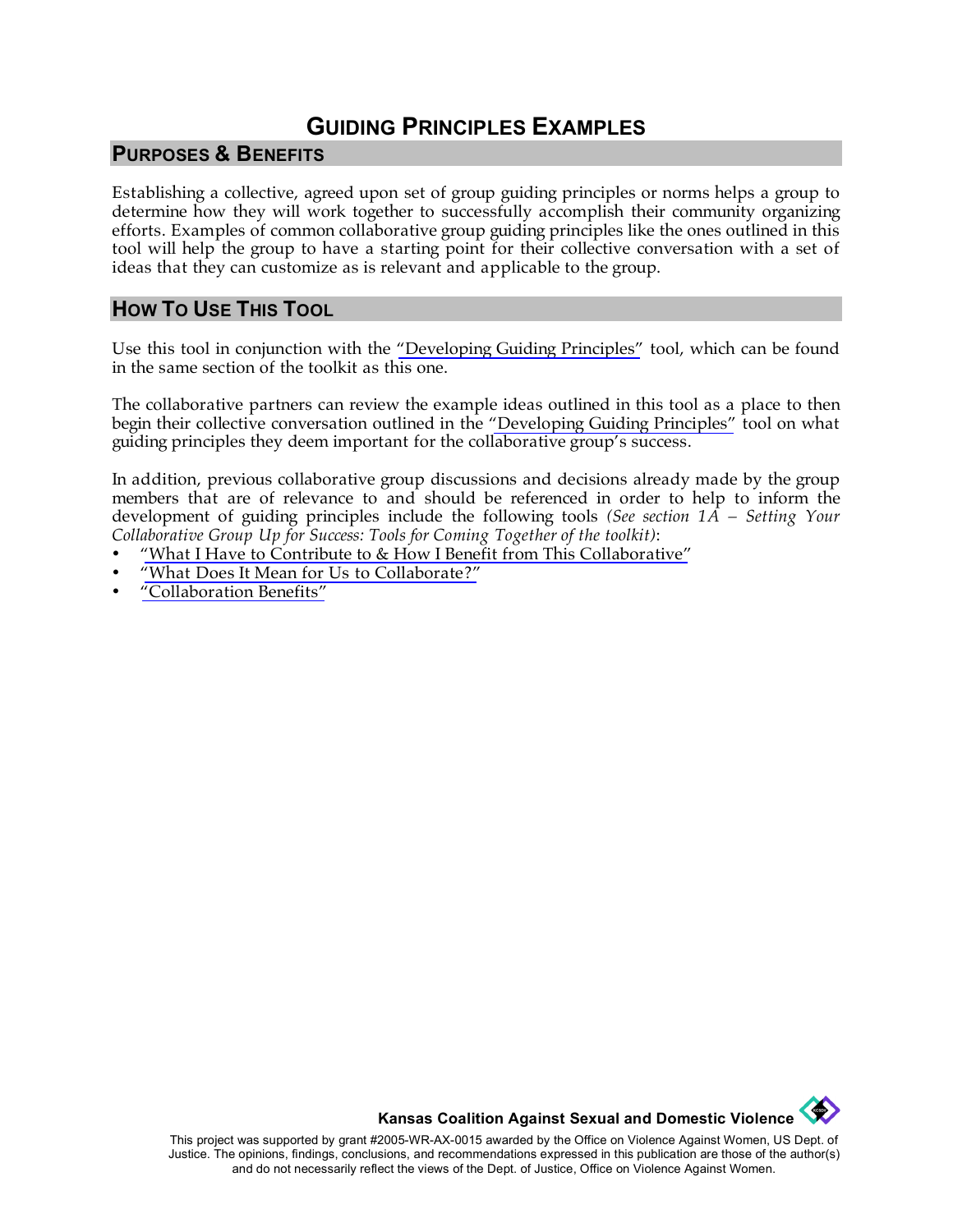## **EXAMPLES OF GUIDING PRINCIPLES**

Below are some examples of guiding principles that can be useful for a collaborative group:

- **1. Confidentiality –** What's said in the meeting stays in the meeting. Collaborative group members agree not to repeat what other group members have said outside of the meeting without their permission, even to other collaborative group members. Collaborative group members also agree to respect the organizational confidentiality requirements of group members whenever relevant and not ask or expect group members to violate those confidentiality requirements.
- **2. Trust in the Group Process** Collaborative group members agree to have trust in the group process; that the steps they are working on together represent forward progress and the right outcomes will result from trusting the process, even if individuals don't always agree.
- **3. Play or Pass** The collaborative group maintains forward progress by making decisions in meetings (announced reasonably in advance of meetings to all collaborative group members) with the group members present. Whenever a group member cannot attend a meeting but wishes to have input on an issue or decision, he/she should make that known to the group in advance (e.g., in an email to all group members). Group members trust in the group and the group process to make the right decisions with those present in the meetings. Also, group members in attendance at a meeting have the right to pass in a discussion or decision, as long as they still do their part to make the group function.
- **4. Openness** Collaborative group members agree to remain open to other points of view, to all group members, to the group process and its outcomes.
- **5. Listening and Speaking** Collaborative group members agree to focus on each speaker rather than prepare their response, as well as allowing for no interruptions. Collaborative group members can expect the same in return. Speakers will speak as briefly as possible to allow for others voices to be heard. Speakers can expect that they may speak freely and honestly without fear of being attacked, but not necessarily that they will always wholly be agreed with by other group members. Group members agree to only speak for themselves and not on behalf of other group members.
- **6. Fairness** The collaborative group allows for equal access to and participation in the group, as well as maintains a spirit of shared leadership and power equity, among all group members.
- **7. Respect and Conflict** Collaborative group members agree that they may disagree without being disagreeable. Whenever there is conflict that interferes with the group's forward progress or performance, group members will actively and intentionally work in a spirit of open and honest communication and cooperation to address the conflict rather than ignore, avoid or be disrespectful to each other about it; they will have an approach in place for dealing constructively with the conflict that uses "service of the greater good" as the guidepost for resolution.
- **8. Commitment to the Group** Collaborative group members will prepare for and attend meetings and get up to speed if they cannot attend a meeting; they agree that they will begin and end meetings on time.
- **9. Believe In and Support the Group's Vision and Mission** Collaborative group member agree to always believe in, support and uphold the group's shared vision and mission in every discussion and decision made, as well as positively promoting them in the community.
- **10. Resources and Competition** Collaborative group members are willing to make resource contributions to the group's success, including individually (e.g., their skills and talents), organizationally (e.g., providing meeting space for free), and collectively (e.g., working together to obtain resources for the group's work). Collaborative group members agree that it is ok and even sometimes important to acknowledge and encourage serving self-interests of group members when they do not violate the self-interests of other group members or the collaborative group itself.

# **Kansas Coalition Against Sexual and Domestic Violence**

This project was supported by grant #2005-WR-AX-0015 awarded by the Office on Violence Against Women, US Dept. of Justice. The opinions, findings, conclusions, and recommendations expressed in this publication are those of the author(s) and do not necessarily reflect the views of the Dept. of Justice, Office on Violence Against Women.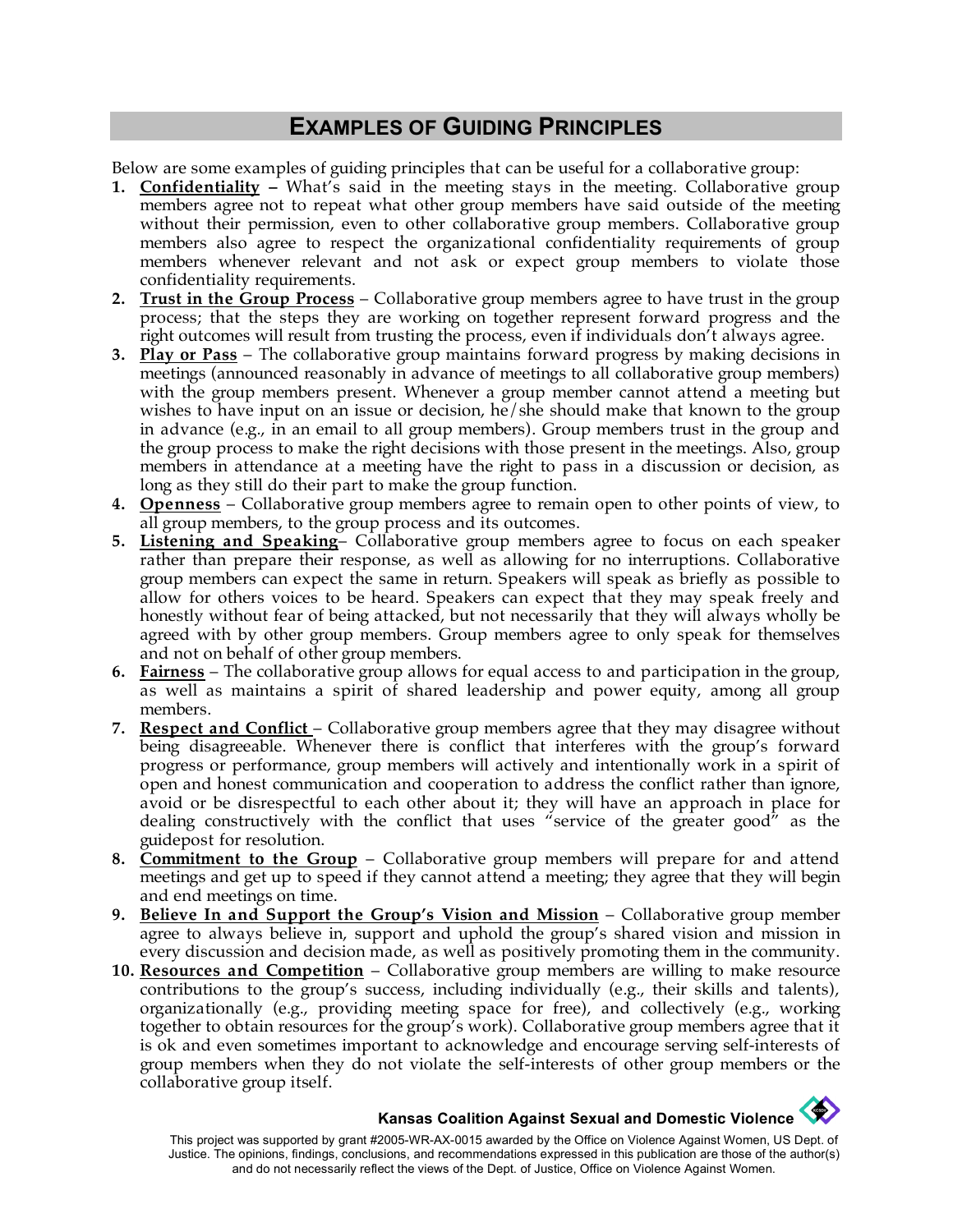- **11. Commitment to Results** Collaborative group members will maintain a commitment to achieving results by working together to meet their collectively agreed upon goals and demonstrating their successes, being willing to adapt to changing conditions in order to meet their goals as necessary and agreed upon collectively. They will balance planning and action, acknowledging that both of these are integral to their group's successes and that their group process is a product in and of itself and thus also important.
- **12. Assume Good Intent** Members of the collaborative acknowledge that sometimes things are said that may initially sound problematic or may be offensive. Members of the group agree to assume good intent when interacting in the group and to clarify meaning before jumping to conclusions.
- **13. Commitment to Work and Play Hard Together** The collaborative group will work hard together, but also have fun and celebrate their successes together!